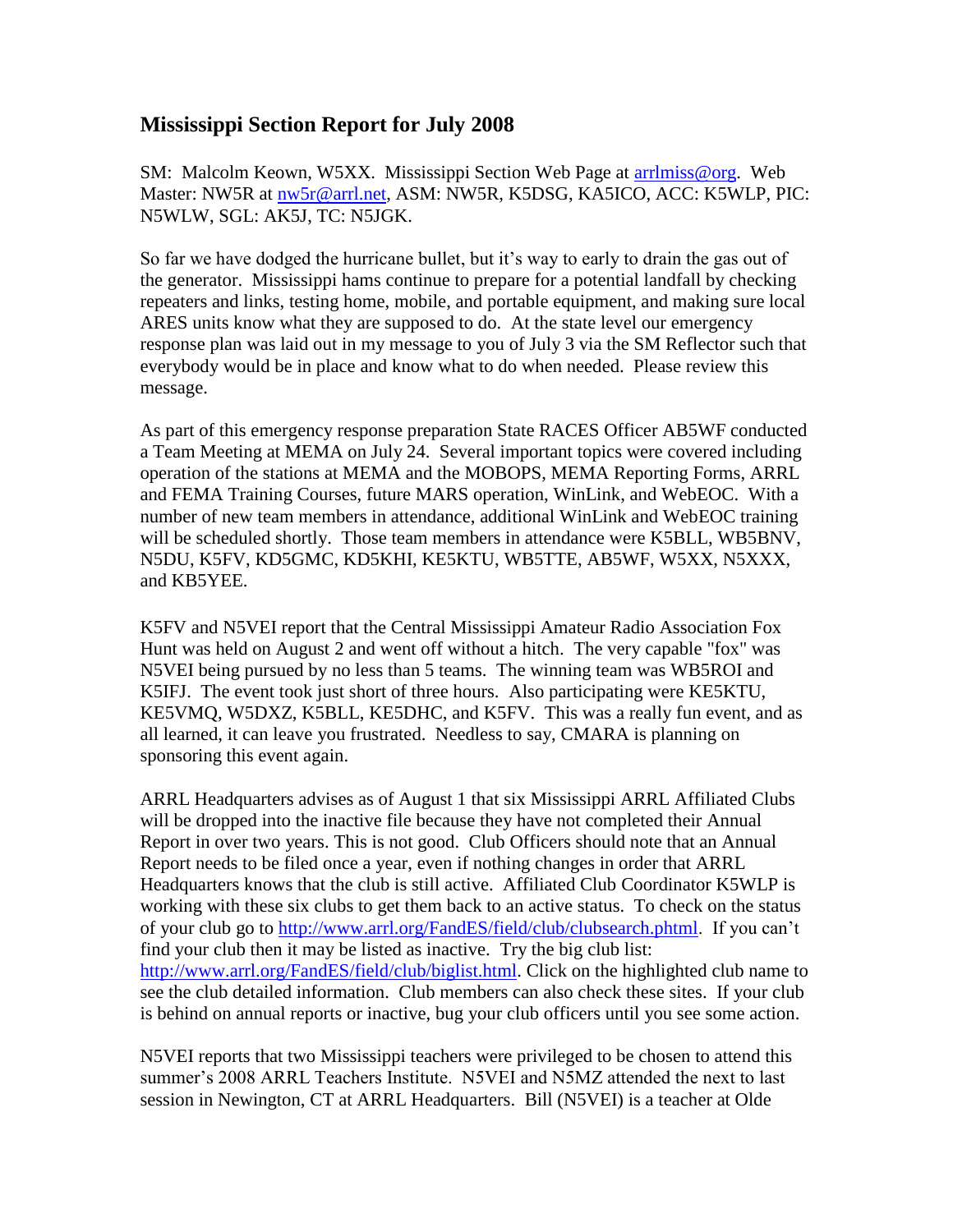Towne Middle School in Ridgeland, MS while Brad (N5MZ) is a teacher at Petal High School in Petal, MS. There were thirteen total teachers at the institute. N5VEI says that the Teachers Institute was a remarkable experience where teachers learned or were refreshed in basic electronics, programming, robotics, and how to integrate these subjects into the classroom. A major emphasis was placed on how to get students interested in science and keep that interest going with various activities with the robotics. Teachers were given a large amount of supplies to start the activities in their classrooms. N5VEI and N5MZ were given the Parallax Boe-Bot (Robot), Parallax USB Oscilloscope, breadboard with some supplies, other demonstration boards, and a large library of amateur radio books. While at ARRL Headquarters they participated in many fun activities such as building a 24 hour clock, working with the oscilloscope, observing how a radio telescope was built and used, making satellite contacts on AO-27, observing how to use weather satellites in the school, and last but not least building and programming a robot (Parallax Boe-Bot). During free time at lunch they were able to have some fun on the air at the W1AW station. Three locals from MS were able to make contact with them while operating there. N5VEI says this was by far the best teacher workshop he had ever attended and would encourage more teachers to apply from our state.

The Magnolia DX Association was organized in 1976 by N5FG and WA5EZQ. During the intervening years this informal club grew to over 80 members with some 30 of them being on the DXCC Honor Roll and three being at the top of the Honor Roll (W5AV, W0XV, and W5XX). MDXA managed the W5 QSL Bureau from 1998 to 2002 and organized several IOTA activations as well as supporting numerous DXpeditions and being active in a number of contests and QSO Parties. During these years N5FG has served as President and carried much of the workload. Floyd has now found it necessary to retire as President, but will still be in the thick of the pile ups. Well done, Floyd!

Ham Radio was one of five sessions students could choose at the Disaster Response Academy conducted by the Mississippi Conference of the United Methodist Church held at Wood Institute in Mathiston, Mississippi, June 26-28. The Academy was conducted to train church pastors and volunteers in principles of Disaster Response to aid those who need help after a disaster. The Methodist Church wants to make ham radio one of the tools in its communications network. This course is the first time it has been offered at the Academy. AB5WF served as the course director. He was assisted by K5BLL and N5VEI. Only three students participated in the session, but they all completed the course and now have their ticket. They are David, KE4VLZ, Keith, KE5VLY, and Gene, KE5VMA. The VE session was conducted by AE5GO from MSU. Since the test session was held at the same time Field Day activities started, it was difficult to get VE Team members to come to the session. Thanks to KB5ZEA from Kosciusko and KD5FUY from Star for completing the team. Two MSU students also attended the VE session and upgraded, one to General and one to Extra.

All Certificates and Results for the 2008 Mississippi QSO Party have been mailed out. If you didn't receive a copy of the Results, please send an email to  $w5xx@arrl.org$ .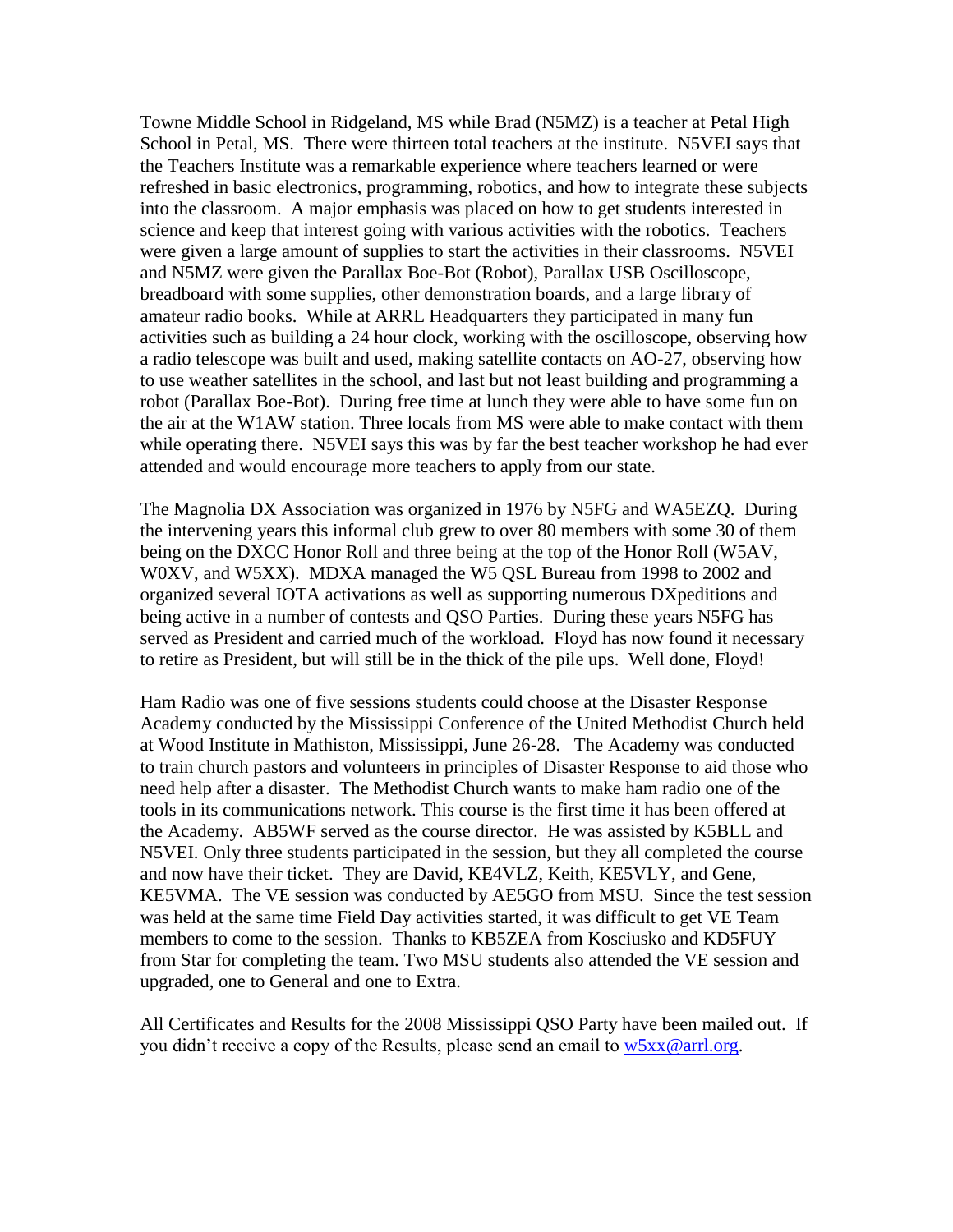KD5CKP has retired as EC for DeSoto County serving since 1999. Tim will remain as DEC for Northwest Mississippi. Thanks, Tim! Replacing Tim as EC will be KD5VMV, who is also the deputy Director for the DeSoto County EMA. Also note that Rankin County EC K5FV has appointed WM5A as his Assistant EC.

Welcome to new Mississippi hams: KE5VLY, Keith – Booneville; KE5VLZ, David – D'Iberville; KE5VMA – Gene, Iuka; KE5VMJ, Edward – Jackson; KE5VMK – Tray, Ridgeland; KE5VMP, Patricia – Crystal Springs; KE5VMQ, Rebecca – Bolton; KE5VMT, James – Biloxi; KE5VMU, Martin – Mississippi State; KE5VMV, Roger – Biloxi; KE5VMW, Glenn – Ocean Springs; KE5VNL, Ryan – Pascagoula; KE5VNN, George - Brookhaven; KE5VNO, James – Brookhaven; KE5VNV, Joseph - Richland; KE5VOO, Frances – Hazlehurst; KE5VOP, Gloria – Monticello; KE5VOQ, Bama – Wesson; KE5VRN, Vernon – Dundee (coincidence!); KE5VOO, Charles – Starkville; KE5VQX – Trevina, Gulfport; and KE5VSN, Jeremy - Poplarville;

Also welcome to new ARRL Members: KK5DNA – Gulfport; KE5OPL – Hernando; WA5PSN – Greenville; KE5PYK – Jackson; KB5QPF – Long Beach; W5RIM – Ridgeland; KB5RQL – Ellisville; KE5UXE – Blue Mountain; KE5VEB – Oakland; KE5VMP – Crystal Springs; KE5VMT – Biloxi; KE5VOP – Monticello; and KE5VQX – Gulfport. As of July we now have 1,000 ARRL Members in the Mississippi. Thanks to all who have helped to recover from our low of 825 after Katrina. This is no small achievement. Let's keep it at 1,000 or better!

Congratulations to the following on their upgrades: KD5DXR – Clinton; KE5JKD – Crystal Springs; N5KZK – Waveland; KE5PTO – Waveland; KE5PXD – Ocean Springs; KB5UEJ – Moss Point; KE5UGH – Mississippi State; and KE5VAG – Biloxi;

In addition congratulations to K5FV, who completed ARRL ECC-001, and K5GMA, who completed FEMA IS-324.

DEC/EC Monthly Reports: WB5CON (NE MS/Alcorn), KD5CQT (Jackson), KC5EAK (Pearl River), K5FV (Rankin), WB5GUD (Newton), KD5GWM (Lauderdale/Clarke), WX5N (Prentiss/Tishomingo), N5TBB (Tippah), and N5ZNT (SW MS).

Club Newsletter/Reports: Hattiesburg ARC (AC5E), Northeast Mississippi ARA (KB5NMB), Pearl River ARC (N5WLW), and Vicksburg ARC (W5WAF).

Net reports: sessions/QNI/QTC (Net Manager)

DRN5 62 MS 100% Rep by W5XX, KA1ZIA, WB5ZED, WA5FB (WB5ZED)

MSPN 31/2669/28 (K5NRK)

Magnolia Section Net 31/775/3 (K5DSG); June Report 30/869/3